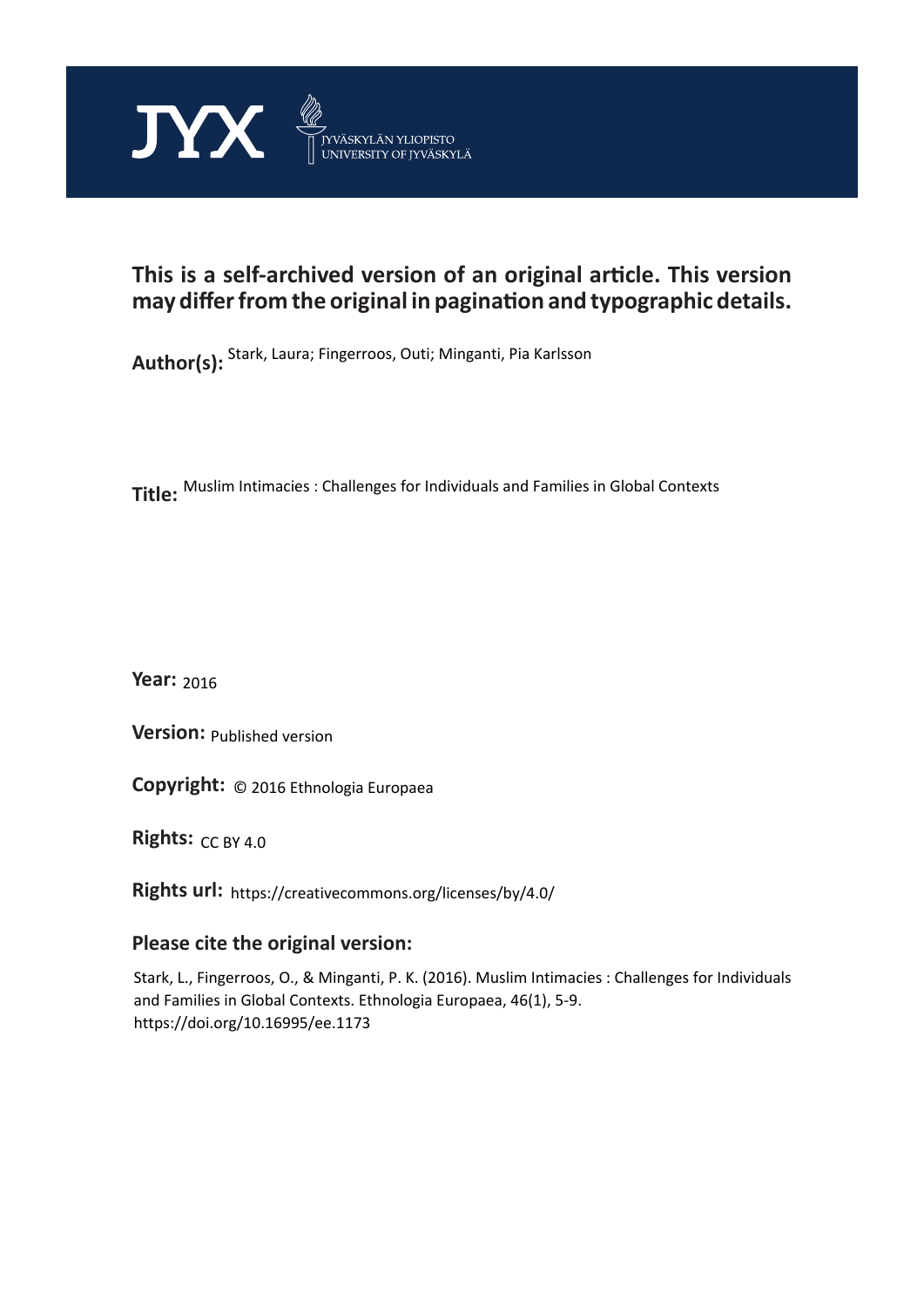# **MUSLIM INTIMACIES Challenges for Individuals and Families in Global Contexts**

*Laura Stark, University of Jyväskylä, Outi Fingerroos, University of Jyväskylä, Pia Karlsson Minganti, Stockholm University* 

One of the most striking features of Muslim societies is the importance attached to the family. According to Islamic teachings (both in the holy Quran and the Sunnah of the prophet Muhammad), the family is a divinely inspired institution, with marriage at its core. Marriage is considered to be permanent, with specific roles and responsibilities assigned to each spouse. In recent decades, however, the Muslim institutions of family and marriage have experienced increasing pressure due to global mobility and communication, structural changes to the economy, revivalist movements within Islam, and other social developments. Muslim families who have migrated to the Middle East, Europe or the USA face the particular challenges of balancing between older traditions and the expectations in their new home societies (e.g., Al-Sharmani 2010; Horst 2006; Schmidt 2004; Stepien 2008), but Muslims on the African continent, for instance, are no less affected by late modern transformations in their own societies (Parkin & Nyamwaya 1987; Arthur 2012).

Some fifteen million Muslims currently live in Europe, comprising between six and eight percent of the total population in European countries such as Belgium, France, and Germany. Yet the significance of the Muslim population in European public perception is much greater than these numbers would imply. Recent demonstrations in a number of European countries suggest a growing fear of Muslim asylum-seekers and the possible "Islamization" of Europe. Debates are waged regarding the integration of Muslims in Europe and to what extent there is a need to accommodate them socially and politically. Anti-Muslim sentiment is increasingly becoming a normalized part of European societies. For a broader perspective on these debates, it is important to take a closer look at a core institution of Muslim society, not only in Europe, but also through the global interconnections many Muslim families share with each other across national boundaries. This special issue of *Ethnologia Europaea*' presents five case studies on Muslim families, conjugality, kinship ties and networks. It brings together researchers trained in folklore and European ethnology, of which several are from the European North yet working across disciplines and in ethnographic fields spanning the globe. Employing ethnographic interview methods, which take seriously people's responses, but which also adopt a critical stance toward the different regimes of knowledge and power constructing them, the articles in this volume focus on family members' goals, their rationales for these goals, and the strategies used to achieve them. Each of the articles in this volume presents a case study in which Muslim families have been affected by social transformations, whether migration, military conflict, shifting trends in employment, or the rise of communication technologies. In the face of these new challenges, families strive to be successful, enhance internal cooperation, and live up to cultural and religious

Laura Stark, Outi Fingerroos and Pia Karlsson Minganti 2016: Muslim Intimac *Ethnologia Europaea* 46:1, 5-9. © Museum Tusculanum Press.

**1 Families in Global Contexts** 

5

Ethnoologia Europaea :: Journal of European Ethnology 46:1 E-journal Copyright © 2016 Ethnologia Europaea, Copenhagen :: ISBN 987 87 635 4507 5 :: ISSN 1604 3030 http://www.mtp.dk/details.asp?eln=300378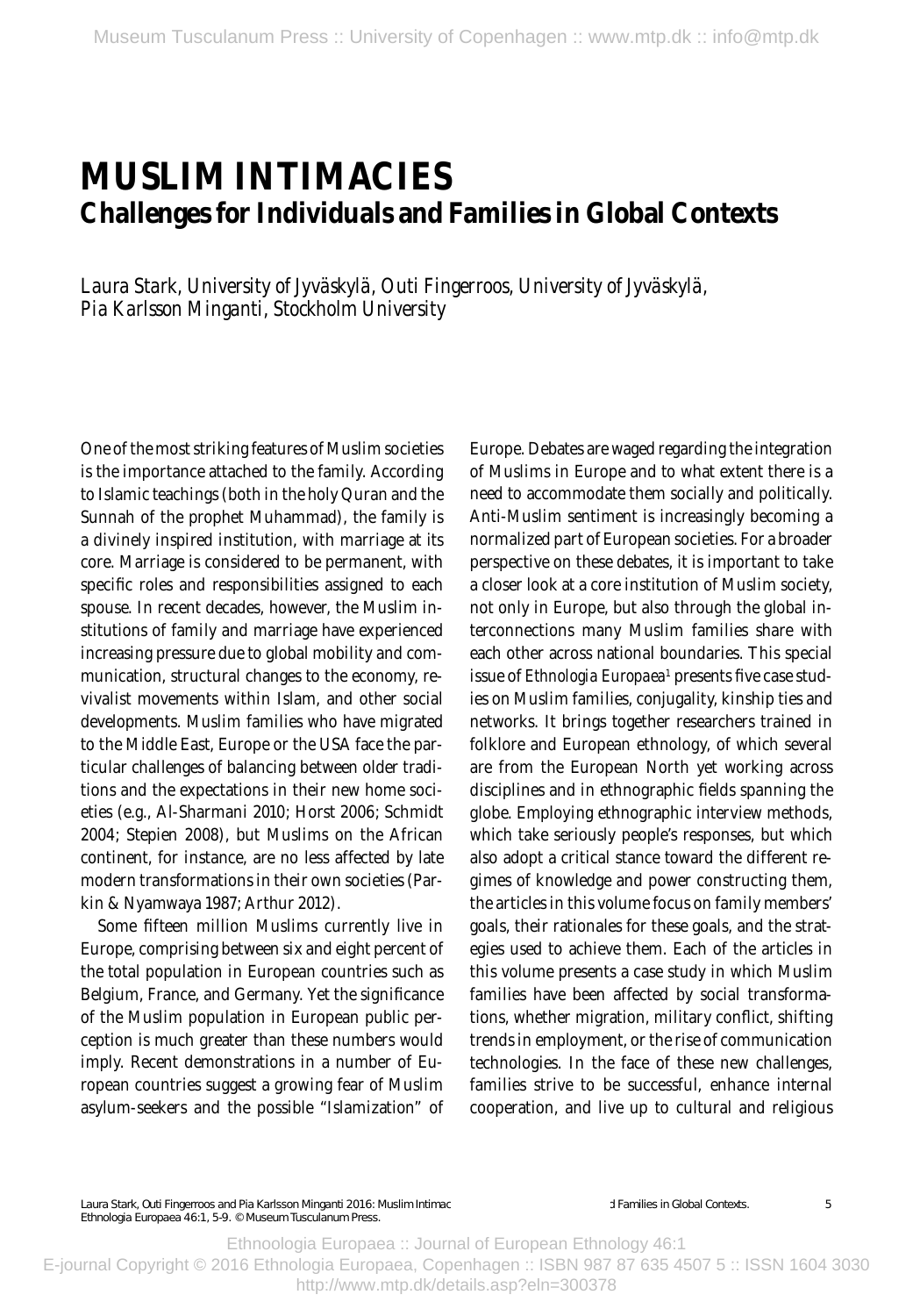ideals. The articles in this theme issue seek to answer the following questions: How can family members collectively be the family they want to be? What are the institutional, cultural, and socio-economic frameworks that make this possible? What are the obstacles and limitations to realizing these aspirations, and do these include conflicting goals pursued by family members?

First, however, we must clarify what we mean when using the terms *family* and *Muslim family*. In Western societies, the work of mid-twentieth-century structural-functionalist social theorists such as Talcott Parsons (1949, 1955, 1971) and William J. Goode (1964) focused on the nuclear family. Criticism against using the nuclear family as the analy tic standard arose in the late 1960s, and especially feminist theorists in the 1970s and 1980s sought to dismantle the orthodox consensus according to which a "normal" family consists of mother, father and their children under the age of eighteen (Cheal 1991: 3-6, 12–13, 153–156.) In a classic article, anthropologists Jane Collier, Michelle Rosaldo and Sylvia Yanagisako (1982) argued that the "family" familiar to Western capitalist societies is not a universal form of kin association or a functional and necessary unit of society, but rather an ideological and moral statement, a folk construct that glosses over the diversity, complexity and contradictions in intimate kin relationships. Although their focus was the Western family, the points made by Collier et al. remain salient for all groups in modern state societies organized through genealogical relationships. As Garbi Schmidt points out in her commentary in this theme issue, what counts as "family" is context-specific, and strategies for defining family have important consequences for individual commitment to institutions including religious institutions, as well as for the distribution of power within and across networks.

The constructed nature of the concept of family becomes increasingly clear as *mobile families disperse*  across the globe, calling into question the bounded and unchanging nature of the family unit (e.g., Körber & Merkel 2012). Whether arriving in new places as tourists, students, clergy, asylum seekers, refugees, etc., the growing number of mobile adherents

6

to the Islamic faith requires ethnographic scholarship to chart their histories, unique identity formations, economic conditions, and lived experiences. It is through the ongoing dialogue between Muslims' origins and their destinations that specific Muslim identities take shape (see Al-Sharmani 2010: 499-500; Horst 2006: 7-8; Arthur 2012: 1-3).

The present theme issue treats the "Muslim family" as an object of analysis rather than a pre-existing and a stable category, and aims to give voice to Muslims themselves in this analysis, since in Muslim societies everywhere the family is being subjected to intense scrutiny in order to redefine its limits, functions and meanings. This is particularly true in contemporary Europe where the "Muslim family" has become a highly politicized site of contestation (Grillo 2015). In referring to research on Arab families and the Western notion of the self, anthropologist Suad Joseph (1999: 17) could equally have been referring to notions of the family when she wrote that scholars cannot hope to hear what women and men in other cultures want until they develop descriptive languages that challenge the ethnocentrism of Western concepts. The contributions in this volume represent one step in this direction. In her article, for instance, Outi Fingerroos explores the extent to which the modern and legal European notion of the family is both historically recent and culturally-specific. She argues that using a European conceptual standard when assessing non-European immigrants' applications for asylum and family reunification does not necessarily promote their wellbeing, despite the fact that immigration services exist for humanitarian reasons.

We have chosen the word "intimacies" in our title to highlight the personal and affective aspects of Muslim courtship and family life. In the European media, the marriage practices of Muslim immigrant groups have been problematized as conservative and chauvinistic, in contrast to mainstream European marriages seen to be based on individual freedom and romantic love. Such polarized stereoty pes have subsequently been utilized by anti-Muslim and antiimmigration movements within Europe (Keskinen 2011; Hübinette & Lundström 2011: 48–49). But, as

Ethnoologia Europaea :: Journal of European Ethnology 46:1 E-journal Copyright © 2016 Ethnologia Europaea, Copenhagen :: ISBN 987 87 635 4507 5 :: ISSN 1604 3030 http://www.mtp.dk/details.asp?eln=300378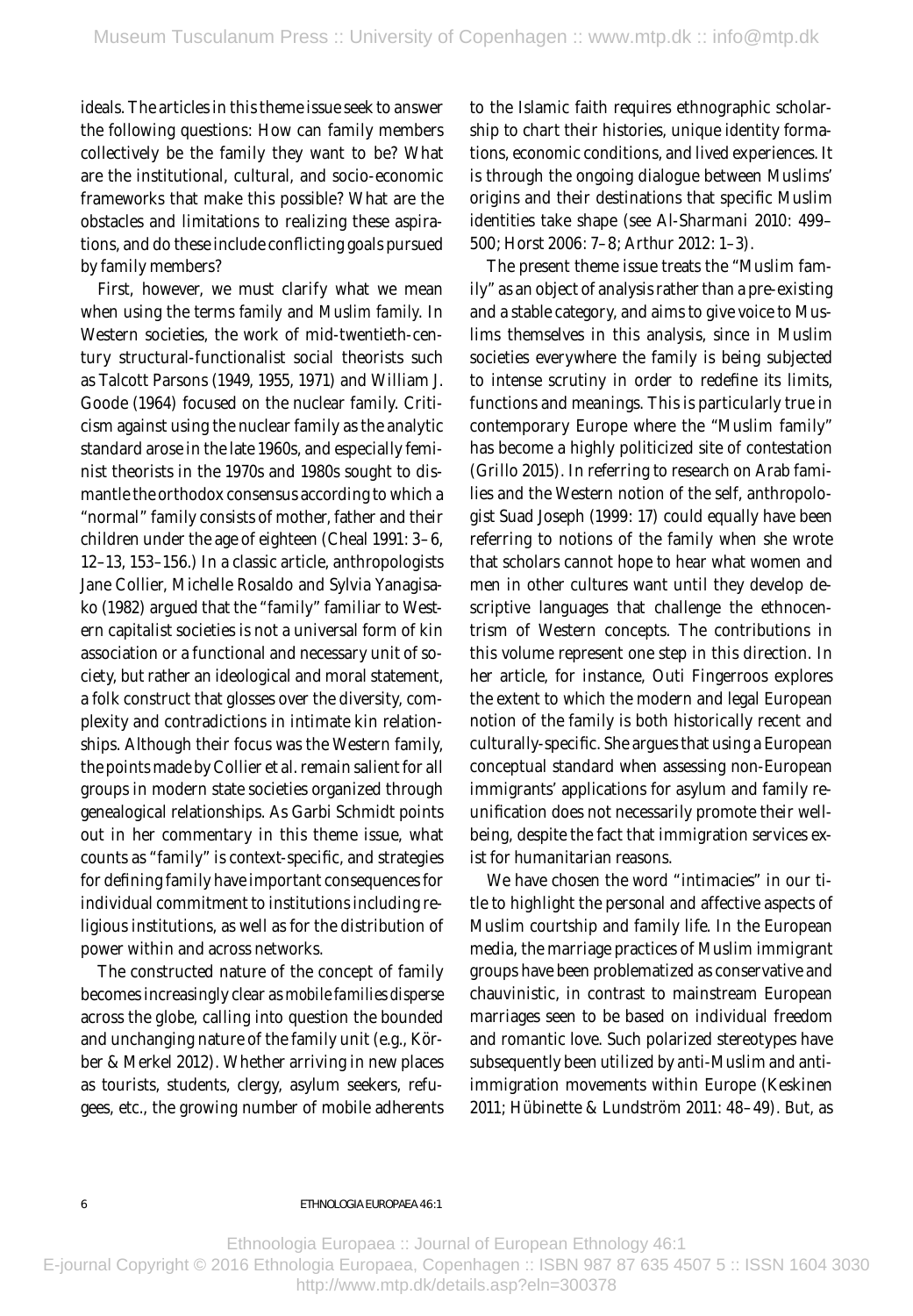the articles in this volume demonstrate, family and marriage are for Muslims emotive and contemplative domains of life in which voluntary commitment, love and desire play a vital role. Even the Islamic revival movement can be for some young Muslims a means of embracing what Europeans often see as "European" values and a way to distance themselves from what in Europe is looked upon as conservative views and practices, as Pia Karlsson Minganti shows in her contribution to this volume.

This theme issue thus rejects universalizing, essentializing and naturalizing notions of the family, and sees the family as a culturally-specific form of association and target of strategic knowledge production. In this volume, we approach the construct of "family" in Muslim communities from a performative perspective: not as a thing but as a *doing*. We examine not just what people say they do, but more importantly the meanings people attach to the actions they see themselves carrying out. Such actions are framed by what is perceived by Muslim families to be "traditions": discourses and practices related to the management of intimacy and emotion, obligations and responsibilities within families, definitions of personhood and mature adulthood, notions of honor, respectability, and self-sufficiency, as well as strategies related to the division of labor in ensuring the family's economic and cultural survival.

One of these discursive traditions is Islam itself (Asad 1986), which is considered by many Muslims to be a single, universal tradition, where ethnographers tend to see a diversity of local and regional "Islams." Understandings of Islam vary not only across cultures but also across age groups, classes and even within families, and where in some contexts Islamic doctrine is evoked as highly relevant and valid, in other cases is it treated as a separate, non-pertinent realm of knowledge and practice. In order to embrace the broad field of experience that is Islam, in this volume we follow anthropologist Gabriele Marranci's definition of "Muslims" as those who feel themselves to be Muslim because for them, being Muslim has a particular value attached (Marranci  $2008:7-8$ .

The aim of this theme issue is threefold. First, it seeks to broaden the scope of research on "Islam as lived." Worldwide, the overwhelming majority of Muslims live outside the Middle East and do not speak Arabic, but most research on Islam has focused on Arab-speaking countries. The authors of this theme issue will explore family dynamics among Muslim families in Ethiopia, Finland, Italy, Morocco, Sweden, Turkey, and Tanzania as well as among those living transnational lives across these spaces (e.g., Olsson & Farahani 2012).

Second, this theme issue proposes that many current global concerns linked to everyday Islam such as gender roles, girls' education, arranged marriage, attitudes toward sexual transgression, and the integration of Muslim immigrants and asylum-seekers in Europe take on new meanings when viewed from within the broader context of the hopes, fears and strategies employed by families. This is because for many Muslims, the family is the primary context within which the identity and autonomy of the individual are negotiated. As Pia Karlsson Minganti 's article in this volume shows, however, new institutions besides the family such as national youth organizations for Muslims in Europe have begun to participate in the socialization of the next generation of Muslims. The young Muslims in these organizations still consider matrimony and the creation of families to be one of their primary concerns, but choose to invest their reformist efforts in Islamic reinterpretations of marriage and family.

Third, as mentioned earlier, this volume pays close attention to the goals cherished by families and the strategies employed by them to achieve these goals. Muslim family members confront poverty in low-income countries, growing anti-Muslim sentiment in Europe, the increasing transnationalism of everyday practices and the expansion of information technology into all corners of everyday life. The ways in which family members negotiate their agency and create for themselves a positive sense of self while being deeply entangled in familial strategies and religious norms thus become increasingly complex. The difficulties of maneuvering in such changing circumstances are the late modern dilemmas

Ethnoologia Europaea :: Journal of European Ethnology 46:1 E-journal Copyright © 2016 Ethnologia Europaea, Copenhagen :: ISBN 987 87 635 4507 5 :: ISSN 1604 3030 http://www.mtp.dk/details.asp?eln=300378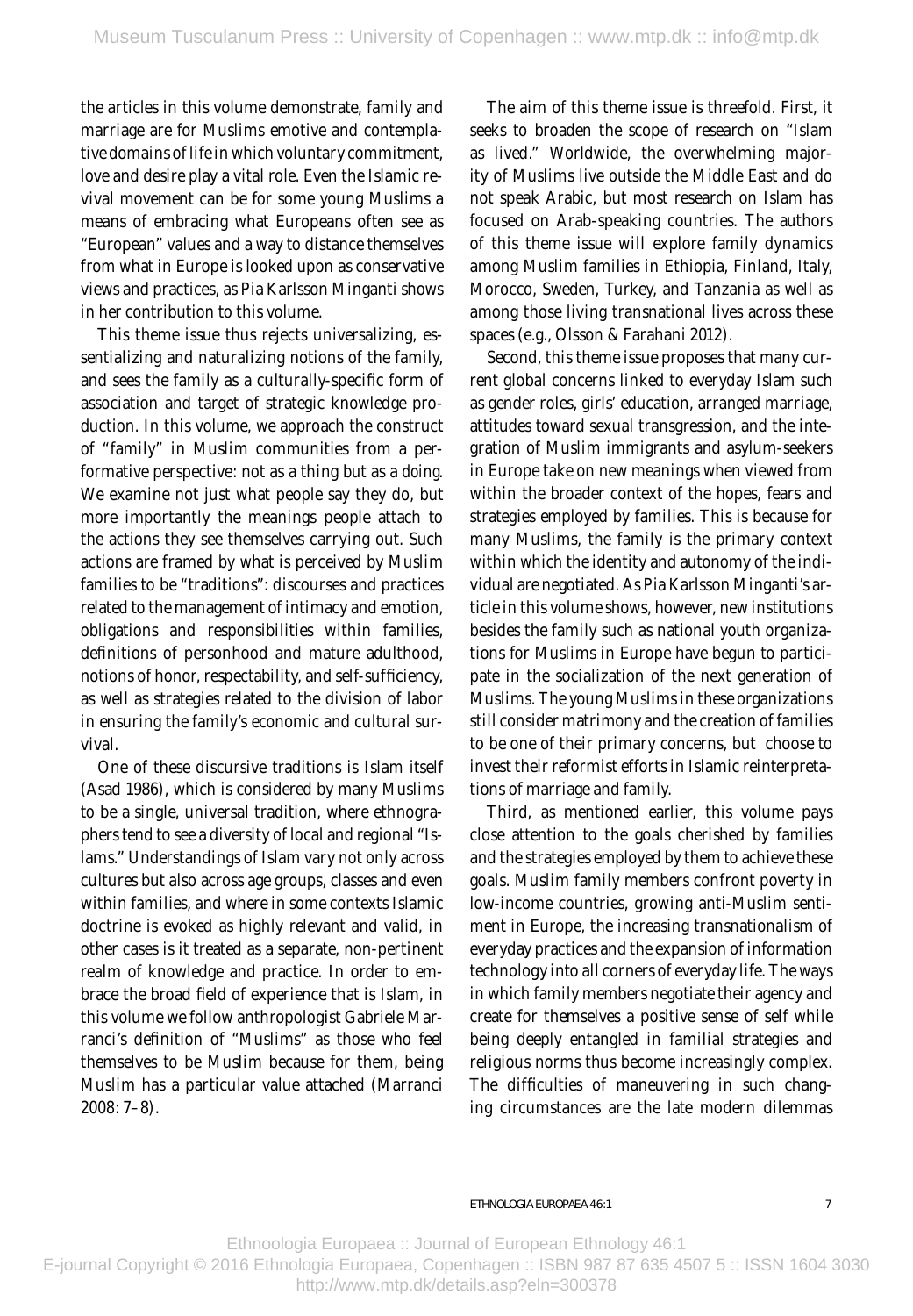to which our title refers. A particularly important goal dealt with in this special issue is the survival of the family itself: not only in a physical sense, but also in the sense of the family's ability to conform to an ideal image to which some or all members aspire. Another fundamental goal is maintaining coresidence in the face of disruptive social forces. As Raquel Gil Carvalheira and Outi Fingerroos show in their contributions to this volume, extended families' aspirations toward co-residence can be offset by equally strong aspirations for the privacy and autonomy of the nuclear conjugal unit, but they can also be thwarted by urbanization, armed conflict, and the migration laws of receiving countries. Three articles in this volume (Gil Carvalheira, Häkkinen, Karlsson Minganti) focus on the new strategies successfully employed by Muslim individuals and families to maintain their own cohesion and relevance, while the other two (Fingerroos, Stark) elucidate the broader institutional problems and socio-economic barriers that prevent families from attaining these same goals. Laura Stark 's study of the choices of poor Muslim family members in urban Tanzania shows how families trying to escape poverty often end up being additionally burdened with unwanted teenage pregnancies, and as Outi Fingerroos makes clear in her article, many Somali families never achieve the dream of family reunification in Finland. Garbi Schmidt's commentary opens up valuable perspectives on Muslim families' goals and marriage practices, such as the fact that more attention should be paid to how religious authority is created and maintained, that transnational marriage should be seen not as the exception but increasingly as the norm, and that the project of creating a positive and reflexive self-image is not always possible if persons must remain within a marriage market constrained by national boundaries.

A recurrent theme in this volume is the different perspectives on Islamic norms and practices held by older versus younger generations. These differences, however, should not be interpreted as an indication that Islam is losing its importance in the everyday lives of younger Muslims. The contributions by Anne Häk kinen and Pia Karlsson Minganti, for instance, show how the desire among young Muslims in Europe to get to know potential marriage partners on their own terms does not imply secularization but is instead a reinterpretation of Islam by young men and women who see themselves as pious Muslims. Likewise, many younger Muslims' less traditional approaches to marriage and family do not necessarily signify that older extended family arrangements have declined in importance as forms of support in Muslim cultures. Raquel Gil Car valheira's article shows how one extended family in Morocco has found creative solutions that enable them to live together and cooperate in the same residential compound despite the numerous forces that have threatened to disrupt their co-residence. Anne Häkkinen describes how the tracing of connections – real or imagined – to a potential spouse through extended family or place of birth can be important for young Muslims in the Kurdish diaspora seeking transnational marriage partners through the Internet. Laura Stark 's contribution details how for young Muslim women who have rejected their parents' Islamic teachings regarding proper sexual behavior before marriage, parents are still the main source of support when these young women become pregnant and must return home. Despite profound social transformations and economic pressures, it would appear that the family, however it is conceived of and materialized, is still the primary framework within which understandings of Islam renew themselves and adapt to changing circumstances, making the value of a Muslim identity continually relevant for future generations.

#### **Note**

 1 This work was supported by the Academy of Finland [grant number 265737].

### **References**

- Al-Sharmani, Mulki 2010: Transnational Family Networks in the Somali Diaspora in Egypt: Women's Roles and Differentiated Experiences. *Gender, Place and Culture* 17:4, 499–518.
- *ing Culture in Transnational Migration.* Lanham: Lexing-Arthur, John A. 2012: *African Diaspora Identities: Negotiat*ton Books.
- Asad, Talal 1986: *The Idea of an Anthropology of Islam.*

eThnologia euroPaea 46:1

Ethnoologia Europaea :: Journal of European Ethnology 46:1

E-journal Copyright © 2016 Ethnologia Europaea, Copenhagen :: ISBN 987 87 635 4507 5 :: ISSN 1604 3030 http://www.mtp.dk/details.asp?eln=300378